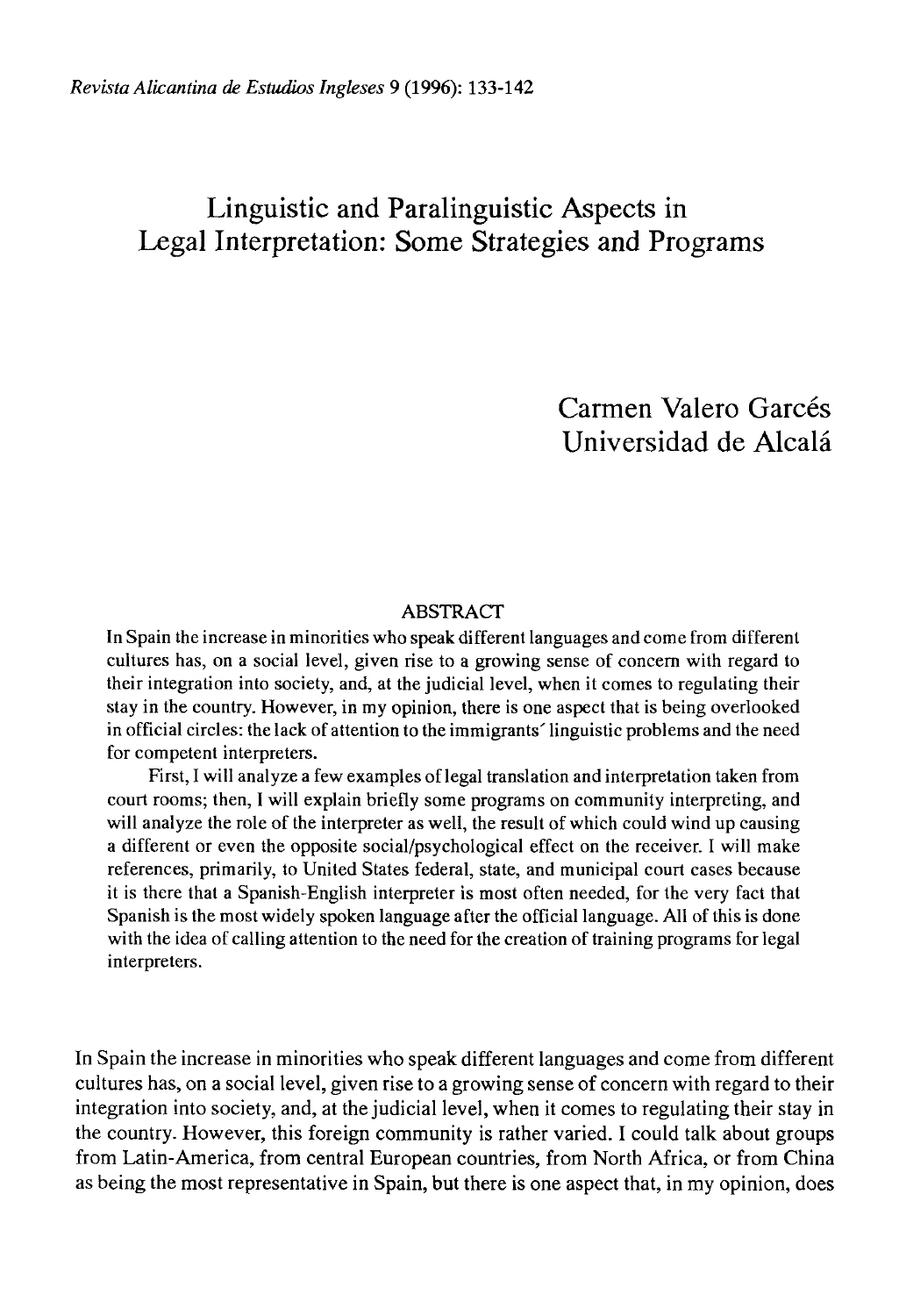not receive sufficient attention in official circles. I am referring to linguistic problems. The Spanish language continues to be an impassable barrier for many of the immigrants who come, primarily, in search of a better life, but who instead find a multitude of problems that they are unable to solve due in part to their low (or non-existent) level of Spanish. Even knowing English rarely helps them in official circles, in hospitals, at their children's schools, or at work. When these immigrants are faced with a legal problem resulting from their transitory situation or their legalization process, they may have to appear before a court of law which, on occasion, would then need the aid of an interpreter to establish communication. But we are immediately faced with new questions: "What do we understand by 'interpreter'?" "Can anyone who knows the two languages in question be an interpreter?" or, on the other hand, "Does he or she need special training?" I believe the latter to be true.

In Spain, the interest given to training community interpreters (the term which substitutes "legal interpreter" or "social interpreter" given that their role is not solely based on the translation of legal or economic texts) is far from adequate. Two years ago, a simple test based on the translation of legal or economic texts, held by the Spanish Ministry of Foreign Affairs, seemed to be a guarantee that the person who passed it could consider him- or herself an officially recognized interpreter and that he or she could be called on by the court to administer his or her skills. With the new law, any person who has a degree in Translation and Interpretation and has completed a certain period of practice time (though not a specified number of hours) on legal and economic interpretation can be considered an official interpreter. Nevertheless, neither of the solutions seem adequate enough for some reasons:

> a) translating written texts and interpreting oral messages requires different strategies and training;

> b) languages do not merely constitute different language systems; they also reflect culture;

> c) interpreters may be exposed to a great variety of situations that need specific training and practice. These points serve to demónstrate the need for training programs. Let me begin by establishing which are the characteristics and skills that should be taught in these training courses, which, in turn, could possibly raise legal interpretation to be considered a profession.

The analysis of situations in other countries, taking for example the United States, which is faced with an immigration problem much larger than Spain's, can serve to illustrate the importance of the community interpreter. Their immigration problem makes Americans more conscious of the problems derived from a large number of languages and cultures, and forces them to use certain professional guidelines. I will not attempt to analyze the símilarities and differences between translation and interpretation for two reasons: first, because it is an area which has already been investigated thoroughly and I would only be repeating what has already been said, and, second, because in the community interpreter's training, translation should not be forgotten, because, on more than one occasion, he or she will have to make use of it, and for that reason it should not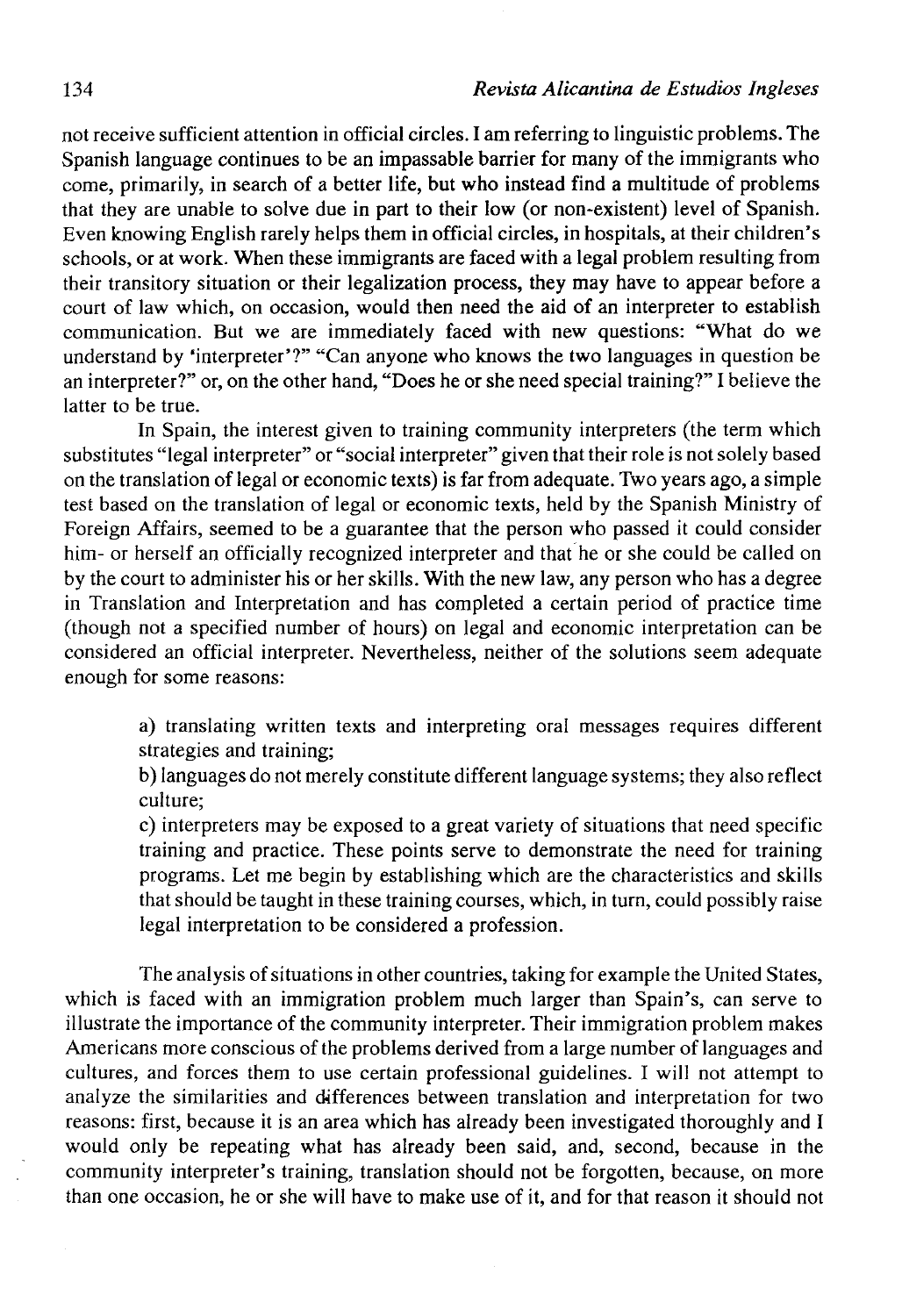## *Linguistic and Paralinguistic Aspects in Legal Interpretaíion* 135

be overlooked, although it is not a basic part of his or her training. Let me start by calling attention to the fact that I am talking about inter-cultural processes in which other factors, besides just the simple transfer of information from one language system to another, take place. What I mean is that to be a good interpreter, it is not enough just to be bilingual, interpreters need to be familiar with both cultures and have other skills as well.

The characteristics that professional interpreter organizations and linguistic experts believe necessary to work effectively are the following:

1. A good knowledge of the source language (SL) and of the target language (TL).

2. The ability to listen, understand, and discern the message in the SL.

3. The ability to extract and maintain a certain logic in communication and distinguish between primary and secondary information.

4. The possession of a good short-term memory and the ability to continué listening and taking notes simultaneously.

5. A wide vocabulary range including specialized terminology and a general knowledge of various areas.

6. Capacity to reproduce messages in the TL with good diction and pronunciation. 7. Knowledge of and experience with dialects, colloquial language, regionalisms, and cultural differences.

8. The ability to keep the same register and language level (formal to formal, informal to informal), keeping in mind the wide variety of speakers with different levels of education which might be encountered.

9. Knowledge of idiomatic expressions in both languages.

10. An important sense of professionalism and respect for ethnic considerations.

The command of these abilities, the work environment, the need to constantly change languages, their ethical obligations and the possibility of having to assume responsibility for their mistakes differentiates the community interpreter from other interpreters who work at conferences, international organizations, or in community services. They are the ones in charge of transferring the words of the speaker to the language of the listener, using either of the principal modes of interpretation - simultaneous or consecutive - or even sight translation, the mastery of which requires a different preparation. They are not the authors of the message, but they must capture the meaning and style of the discourse quickly, search for an equivalent in the other language, and be able to express it, all of which requires a great deal of effort in the pursuit of maximum fidelity to the SL, faced with the knowledge that their words can have an influence on the decisions of the jury and of the severe consequences that an inadequate interpretation may have.

They must also concentrate on several speakers in a short period of time and preserve the style, the language level, the idiosyncrasies, and the idiomatic language these speakers might use or any other aspect, as well as have the linguistic and cognitive ability to, in a matter of minutes, be able to change registers, styles, contení, and languages too, since they must flip the words of the defendant into Ll and what the other parties say into L2. Let's remember that the nature of the discourse in a trial is often argumentative and spontaneous. With the exception of the opening and closing statements, which have a more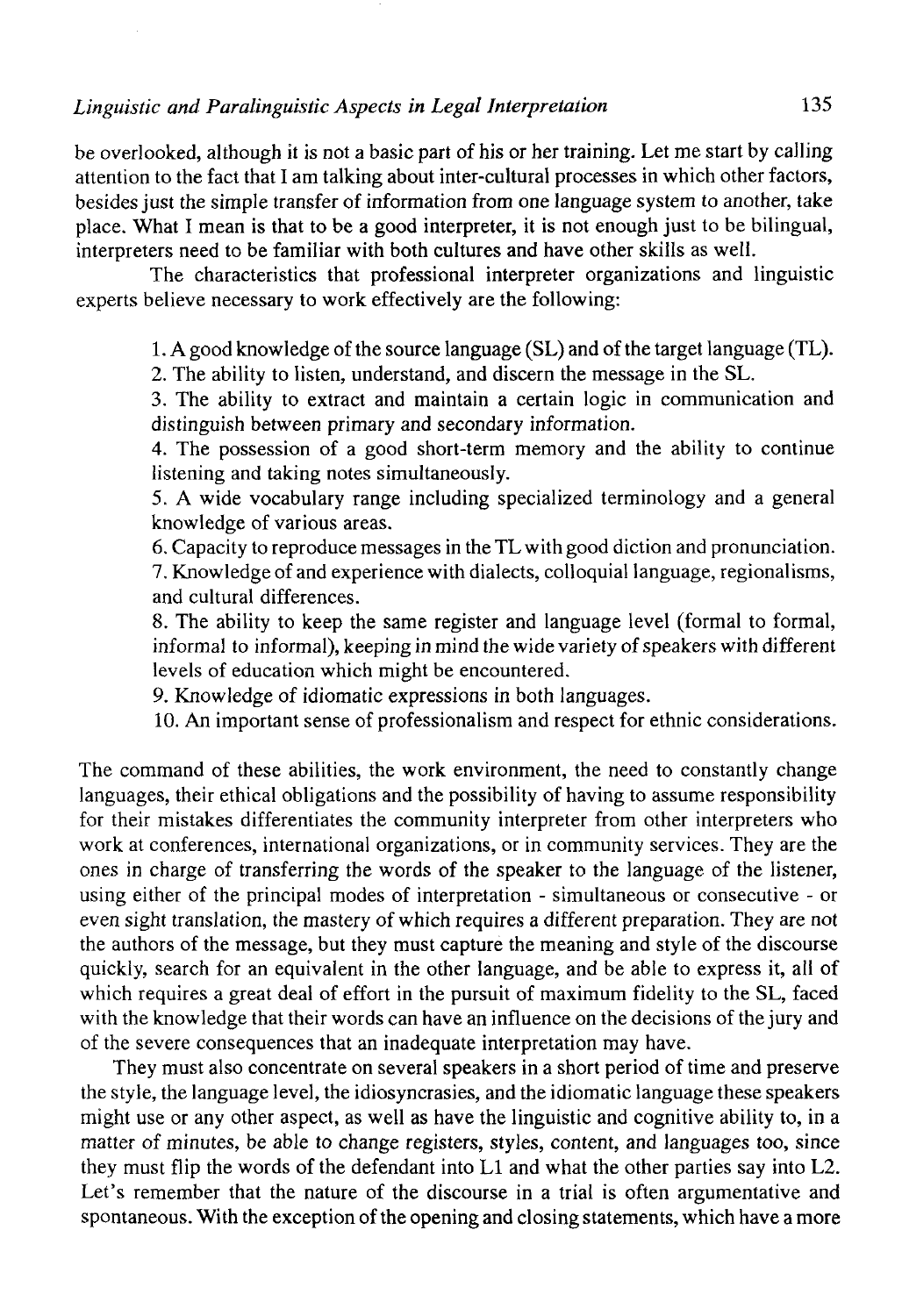formal tone, lawyers can formúlate unpredictable questions and the answers to these questions and the reasoning done out loud is often also unforeseen. On the other hand, one needs to keep in mind that when we find ourselves under a great deal of stress, as is usually the case in a court room, the way of expressing oneself can be affected. And even the questions made in these circumstances possibly hide another kind of message which the interpreter should not decipher: in the interpreter's case only translating what he or she has heard. It does not matter if the message makes no sense, if it is fragmented or contradictory, or if the language is scholarly, philosophical, colloquial, or highly technical. The interpreter must transmit exactly that sensation. He or she should never convert imprecise testimony into a clearer version, something which the interpreter as linguist could find intolerable, but which a judge or a jury could find informative.

The different cultures that may be found in a court room make up another fundamental obstacle, and cases of a lack of understanding can be counted by the dozens when talking about those cultures remotely connected to our Western culture, like Oriental ones for instance. Day after day, the court rooms of America are faced with hundreds of cases which are not always resolved by using the most satisfactory methods, and the defendants find themselves in these situations merely because they come from cultures with different values, a different behavioral code and traditions which conflict with those in the new society. A simple case will show what I mean: In a California court room, a judge, aided by an interpreter, directed himself to a young man of Asian descent and said, "What you may cali courtesy, we cali abduction. Don't let it happen again. I will tolérate one cultural clash, but no more. Do you understand?" (Lakoff, 163). The young man, after listening to the interpreter, sat down and the case was closed. The words of the judge clearly showed what had happened: The young man was accused of abduction and brought before a judge. But the sub-text is much more complicated and, for this very reason, a source of problems. In the young man's culture, marriages are arranged through abduction. That is to say that the man, or members of his group, kidnaps the woman he wishes to marry and she is kept hidden away until either she or her family gives in and the marriage is held. Sometimes the ritual has been agreed upon beforehand. That is, sometimes both parties know the details of the situation and how it will unfold, and sometimes they do not, but always to the satisfaction of both parties, and nothing else usually happens. The abduction is not, in this case, considered a crime. It is an immoral tradition, but the practitíoners find it hard to admit that something is wrong with it or that marriages can be agreed upon in a different way. Problems of this sort, though on other levels, can appear in Spanish court rooms with Spain's recent influx of illegal Chinese immigrants or the large Moroccan population being the ones affected.

When considering vocabulary, the interpreter must have a solid knowledge of legal language, since his or her services can be solicited for such diverse matters as ballistics reports, chemical analysis reports, or for matters relating to drugs, as well as for sophisticated legal arguments, all of which indícate that the interpreter must have an active and ampie range of vocabulary and be constantly prepared. But even when the interpreter knows the two languages well, he or she must consider other, extra-linguistic problems, like dealing with bad court-room acoustics without relying on the aid of any technical device or without forcing the members of the trial to speak any louder or clearer.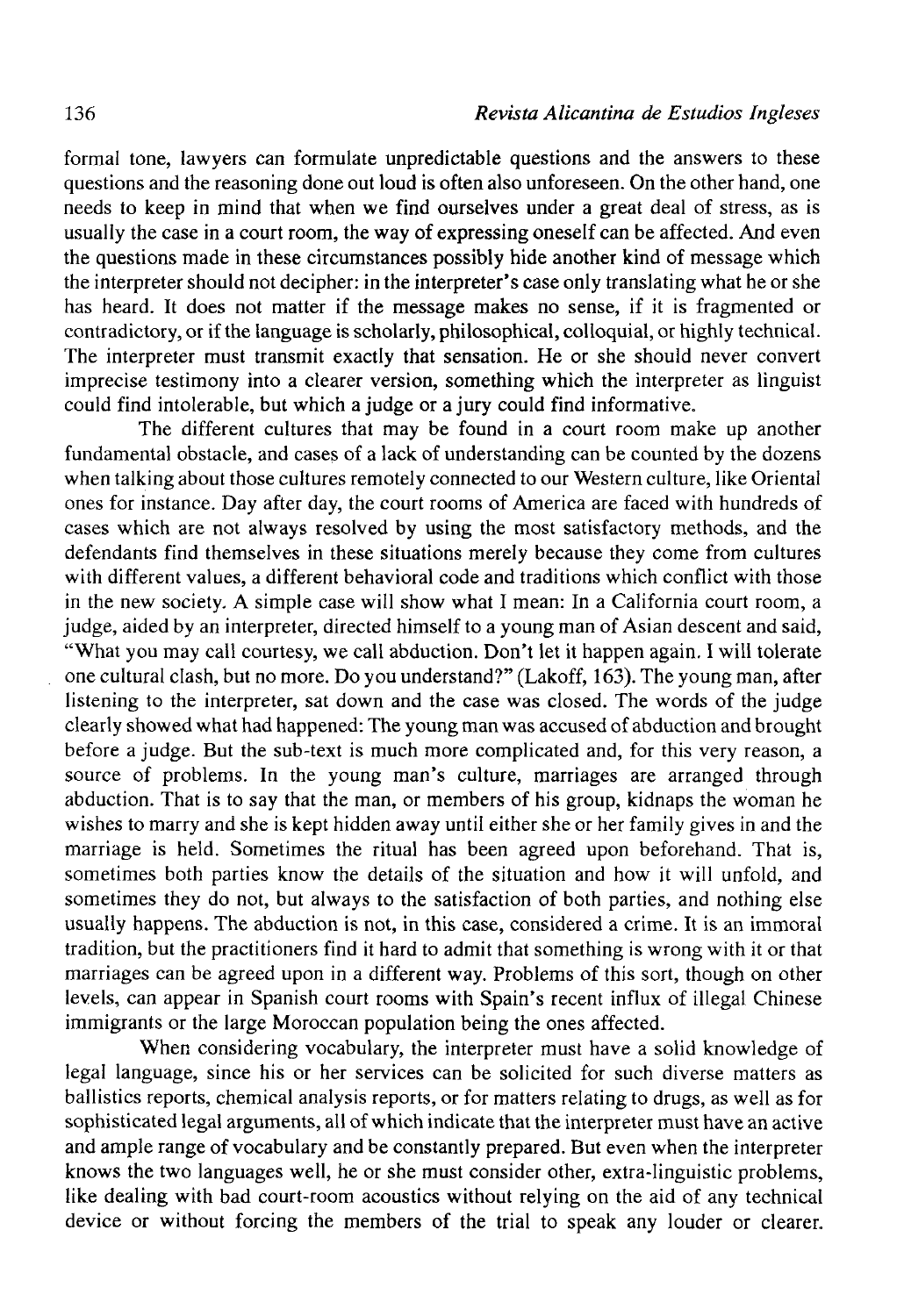Interpreters must also observe a different ethical code from those interpreters who work at conferences or with famous personalities, since these former must stay completely out of the plight of the defendant or witness so as not to give the impression that they are on their side, even when the interpreter is sitting right next to him or her, speaking in whispers and often leaning over their shoulder. Interpreters must be totally impartial and sufficiently prepared so as not to overstep their role as linguist communicator.

Apparently, the presence of an interpreter does not have to affect the proceedings of a trial, which seems to be a rather gratuitous remark. In theory, the interpreter is an extra element in the court room and the way he or she works can decisively influence the final outcome of the proceedings. Until just recently, research has focused mainly on the role of lawyers and how they controlled defendants thanks to a series of well-defined strategies, like, for example, making the witness talk before he or she was really ready, stopping him or her from talking when he or she was going to do so, or using different ways of examining the witness, be it through yes/no questions, by keeping up a rapid pace throughout the examination, by interrupting, or by talking at the same time. The studies done by American researchers such as Atkinson and Drew (1979), Danet and Kermish (1978), Danet and Bogoch (1980), and Dunstan (1980), or by judges like Philips (1979) are relevant here. However, in a bilingual trial, the presence of an interpreter is felt more than once. In the first place, he or she must swear an oath before beginning to work, and while working, judges and lawyers often address themselves to the interpreter to try to clear up a certain point, ask that a question be repeated, or simply to check that the defendant has understood completely. In the same way, the interpreter makes his or her own presence felt by asking the judge's permission to ask something specific, clear up a point, ask that a question be repeated, or, if he or she is using simultaneous translation, by interrupting the speaker when he or she does not feel able to transfer the message to the other language due to its length.

But there are still other ways of exercising his or her influence during a trial. For example, by clarifying some points or by giving the defendant more information than that specifically provided by the lawyers or the judge, knowing fully well that, spoken in another language, it will not be recorded as evidence. Other means of control can also be:

1. Inciting the defendant to speak, by talking to him or her directly; for example, by saying, "Answer, please!" with the consequences it might have with respect to the impression the answer has on the jury, be it doubtfulness, uncertainty, or a willingness to cooperate, — consequences which have not been exhaustively studied.

2. Asking that what the witness or defendant has said be repeated because the interpreter is not sure that he or she has heard it correctly, because he or she has not understood something, because he or she has forgotten part of the information, or simply as a way to give the witness or defendant time to reformulate the answer.

3. Asking the witness or defendant to remain silent in the face of an objection. In this case, it is the interpreter's duty to interpret what the judge rules and, at the same time, successfully stop the witness or defendant from continuing with his or her statement, even in mid-sentence, or keep him or her from answering, since if he or she does, even though the answer must be ignored, it will have been heard by the members of the court. It is a really difficult task, and there are no clear directives to follow. In the American court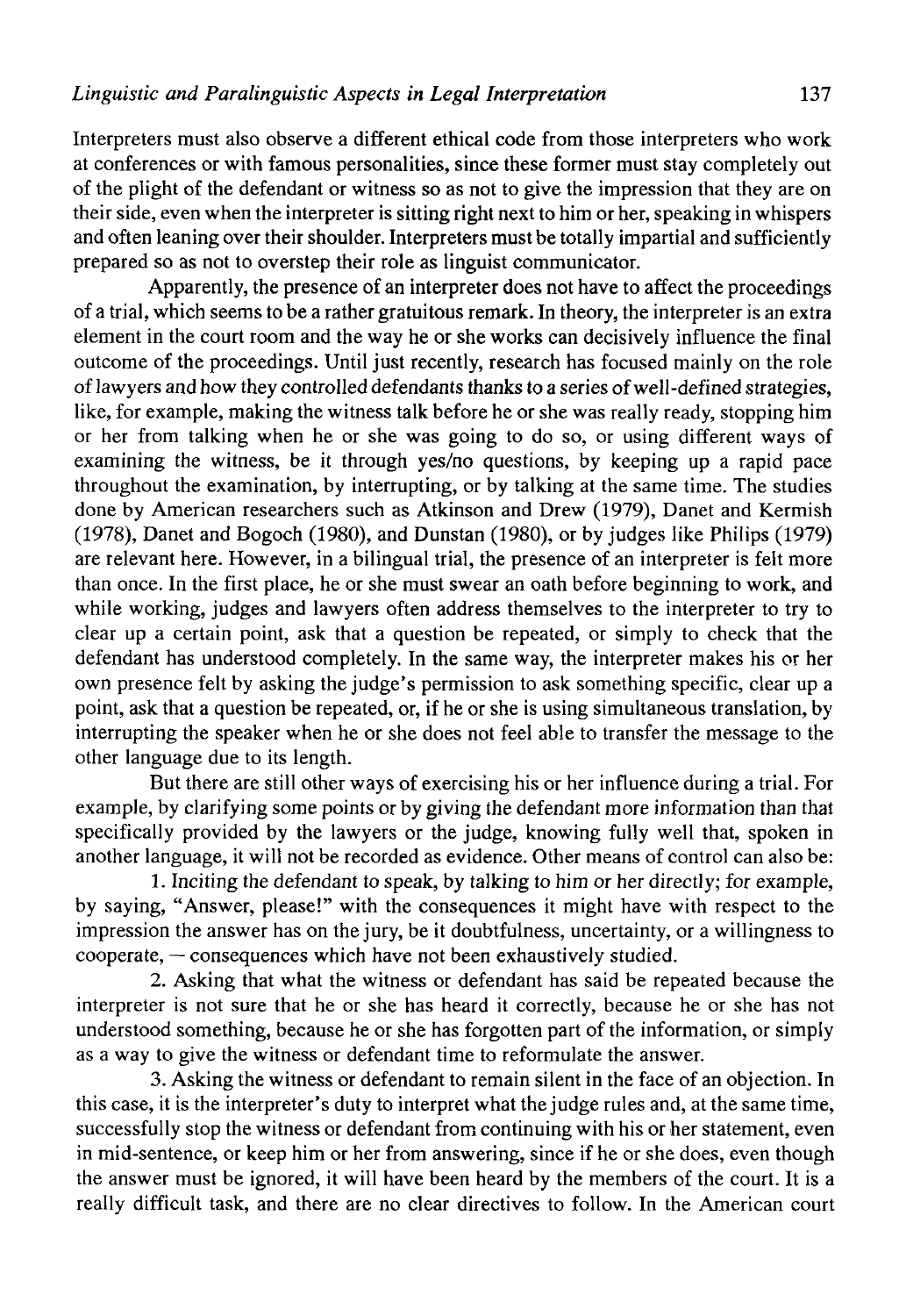system, it is specified that even when the defendant gives his or her answer in the case that the objection has been sustained, the interpreter must not transíate that answer. If the objection is overruled, then the interpreter must transíate the answer or ask that both the question and the answer be reformulated, in which case the method of consecutive translation is recommended. But regardless of this recommendation, the actual choices made by interpreters are quite varied, from interrupting the defendant at the moment the objection is made, to letting him or her finish and even translating everything he or she says. If the interpreter uses simultaneous translation, this increases the risk of the defendant answering even when it is not necessary. In this case, a non-verbal signal could come in handy, like the interpreter raising his or her hand or using a different gesture to tell the defendant to stop talking.

There is another aspect that I would like to focus on. I am referring to the way the interpreter uses language, even within the same register. Various studies of cases of legal interpretation based on the testimony of witnesses, and *not* on the control lawyers have over witnesses, reveal that different effects on the hearers (or the jury in this case) will be produced, depending on the type of statement being given by the witness - either narrative or fragmented. Studies done by Duke University's O'Barr and his colleagues Conley, Erickson and Lind (Conley et al. 1978, Erickson et al. 1978; Lind et al. 1978; Lind and O'Barr 1979; O'Barr and Atkins 1980; O'Barr and Conley 1976; O'Barr and Lind 1981; O'Barr et al. 1976), or by Berk-Seligson (1985) are worth mentioning. These studies show that the presence of the interpreter breaks the face-to-face relationship between the witness and jury, that it changes the length of the testimony and can even change the information. In his studies, Berk-Seligson reveals that there is a systematic repetition of methods or techniques used by interpreters, making explicit reference to English-Spanish interpretation, but which I believe can be applied to a broader context. These techniques are:  $(1)$  addition of particles, words or phrases which modify the degree of relationship of a predícate or a noun phrase within a context and which can give a text a certain tone of vagueness and ambiguity not present in the SL. For example, phrases like: "a kind of," "a certain type," and "some;" (2) introduction of linguistic material which is considered to be implicit or obvious in the original message, with the possibility of giving the statement a much more emphatic and definitive character than expected, transmitting a sense of security, or possibly a sense of uncertainty, which could be decisive in the jury's deliberations, like giving a complete answer instead of just saying "yes" or "no," for example; (3) not using contracted language, in the case of English with its auxiliary verbs and modals, or, in the case of Spanish, repeating the complete verb form; (4) re-elaboration or repetition of information already said by the interpreter, sometimes consciously, with the purpose of achieving greater precisión and exactness in the answer, or, unconsciously, to buy time in order to think of the final form of his or her intervention. This is a mechanism that is often used in monolingual situations as well; (5) addition of forms of courtesy, whose use varíes according to the language and usually has a lot to do with the social status of the person being interpreted. From this, we could expect that the defendants in trials dealing with illegal entry into a country or with residence permits, who are often working-class people, use these types of expressions when answering the questions of the judge or lawyers. However, it is not so normal for the interpreter to use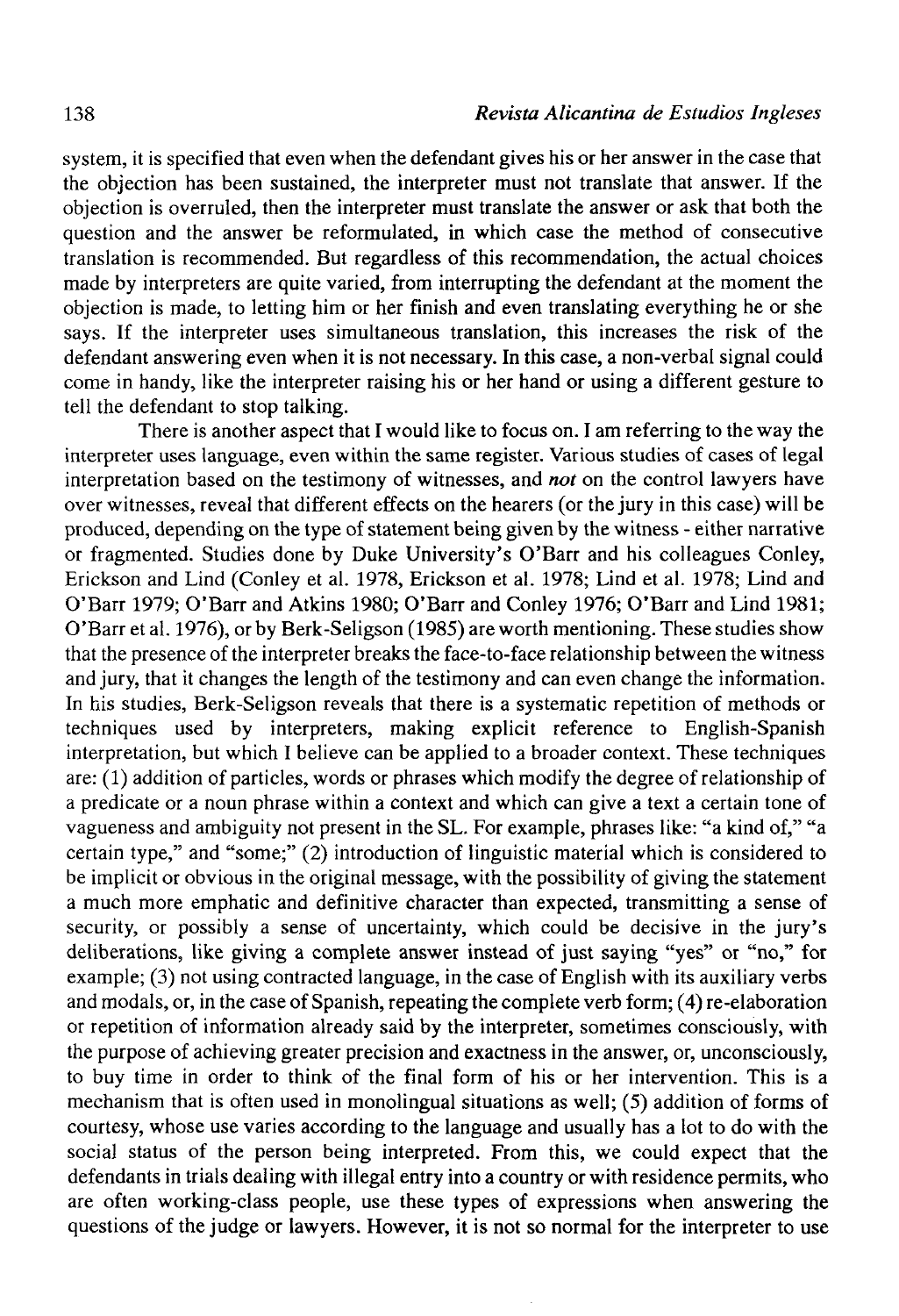these formulas when talking to the defendant, as often happens. The interpreter's desire to appear more polite in front of the witness may simply be the result of his or her need to be polite when talking to the judge, but, in this latter case, it is the interpreter, not the witness, who is transmitting the final message to the judge; and  $(6)$  the use of particles and doubtful forms. In this sense, it might be worthwhile to mention that one of the basic rules of interpretation is, as I have said before, that the information should "sound" the same in the SL as it does in the TL, that it should produce the same effect. To accomplish this, apparently unimportant elements in a discourse such as "ah," "this guy," and "well" must not be forgotten. But they must also not be included in the witness's testimony when he or she has not used them. In cases where this occurs, it is due in large part to the high degree of mental concentration the interpreter subjects him- or herself to. So, many of the interpreter's frequent "ahs" are in fact his or her own, and not a transfer of doubtful forms from the SL. Such interventions make the witness's words seem to lack the confidence and certainty which he or she said them with, possibly affecting the jury's deliberations. These are expressions which are unconsciously included by the interpreter, but which could alter the effect that the information should have had on the hearers.

Other categories of errors could be analyzed as literal, word-for-word translations, use of a different register, grammatical errors, lexical errors, omissions, or as addition of information. These are the most easily detected errors and, perhaps, the easiest to be corrected, but which I am not going to discuss for lack of space. It is, however, important to mention that in legal translation, certain changes due to the role of the interpreter are produced which can lead to the witness's testimony being less convincing, too correct, lacking in veracity, or full of doubts, all of which proves that interpretation is not always innocent. In this way, when the witness is in need of an interpreter, he or she puts his or her answers, and to a large degree, his or her future, in the hands, or should I say in the mouth, of another.

Every day, more and more state and privately run institutions around the world are more and more interested in the development of training programs not only for legal interpreters, but also community service interpreters - people who have adequate training to work in court rooms, hospitals, refugee centers, or official institutions. I will limit myself to mentioning just a few of the programs being offered, perhaps not the bestknown, but not necessarily any less interesting for it, with the purpose of highlighting the contení and activities that could help us in the development of a legal interpretation course. Vancouver Community College has had a legal interpretation program since 1979, and since then it has worked with more than 14 different languages, offering a mínimum of five or six languages per course, depending on the demands of the community. The course consists of 150 hours of instruction broken down into two semesters, and the curriculum is made up of six different modules: laws, which includes the study of legal systems, procedures and terminology - total time 39 hours; imperative skills (theory classes and exercises) - 40 hours; interpretation practice (in the language laboratory using consecutive and simultaneous interpretation exercises as well as simultaneous oral translation of written legal texts in a limited time period - sight translation) - 56 hours; professional seminars on ethics, the development of public-speaking techniques, or the development of research projects are also included -15 hours each. As well as holding mock triáis and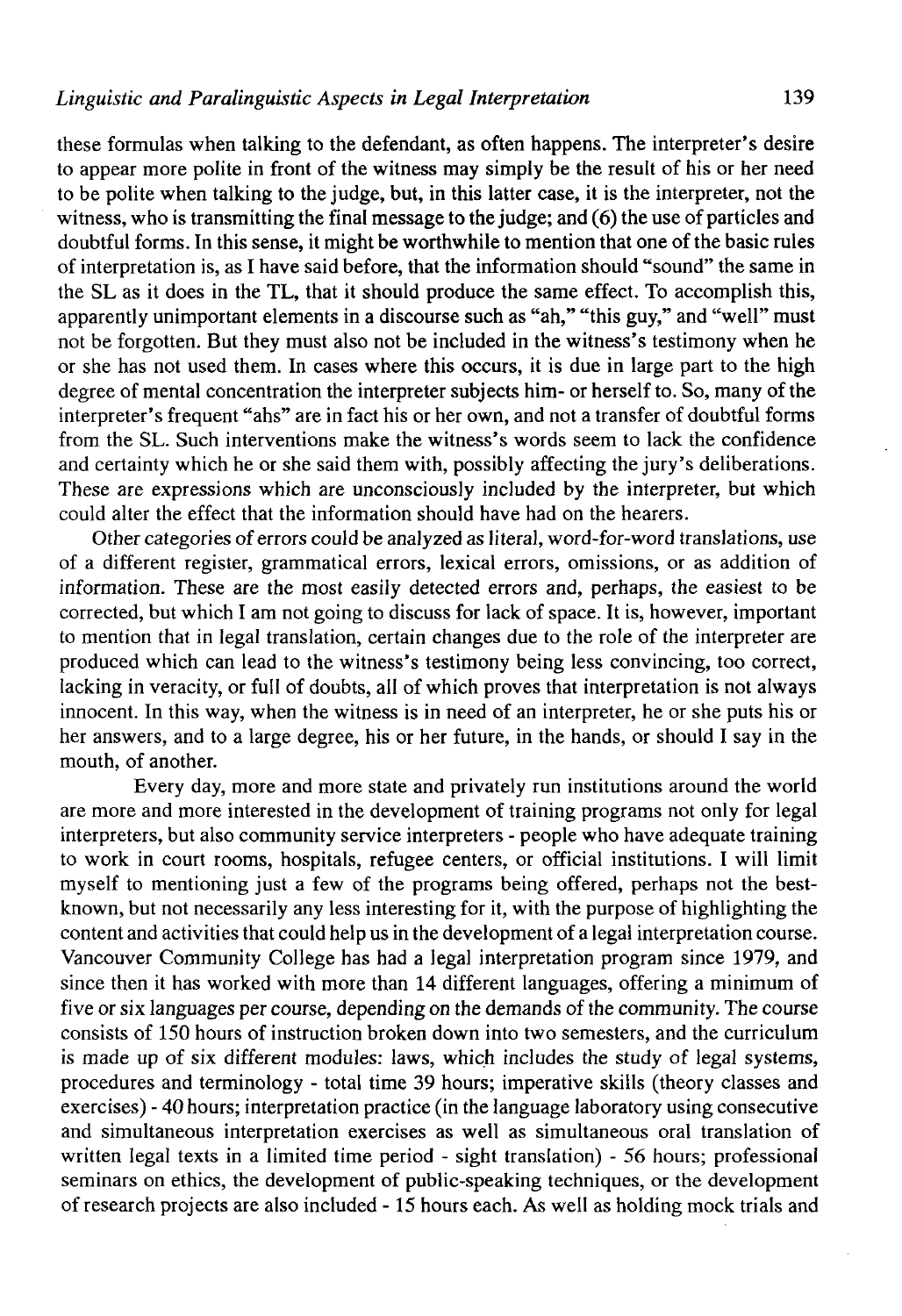attending real trials, students also visit libraries to gain experience in finding and using terminological sources, such as legal dictionaries or specialized publications.

Since 1983 the University of Arizona, Tucson, has held an intensive summer course on legal interpretation from English to Spanish and vice versa. The program centers primarily on consecutive and simultaneous interpretation and sight translation exercises done in the language laboratory, but also dealswith criticism and analysis of problems that arise, court-room visits, and conferences on subjects related to their profession, like, for example, legal and medical terminology, forensic medicine, weapons, immigration, or drugs. The activities and their results are evaluated on a daily basis, and the teaching strategies are modified or new techniques are proposed which help the students maintain their interest level and enthusiasm.

The Institute of Linguistics Educational Trust in Cambridge, England, has had a program, also since 1983, on community interpretation which includes three specialties: legal services, medical services, and local government services (social services and education), and, in accordance with them, the training and subsequent evaluation through a final exam, are organized. This final exam consists of the following areas:

1. Interpretation: Consecutive and simultaneous, in a lowered voice (30 minutes)

2. Translation: From and into English (2 hours)

3. Sight translation and oral summaries: A simultaneous translation of a text in English (10 minutes) and an oral summary in English of a text (10 minutes)

4. Knowledge of the public services in accordance with the specialty chosen (1 hour)

The diploma given upon successful completion of the course is not officially recognized by any governmental agency, but it is widely accepted as a guarantee of professionalism and competent service.

The University of Minnesota has run the Twin Cities Interpreter Project (TCIP) since 1989, which is primarily dedicated to improvíng the quality of interpretation services for refugees, social services, and for doctors. In 1993 a legal interpretation program as a specialty was created for those who successfully completed the community interpretation program. It consisted of a semester (90 hours) of theory and practical subjects, and an intensive summer course (90 hours) which was basically practical and offered to those who passed the previous program. In 1994, the program was extended to another semester so that a complete course was offered and was continued in 1995 at the same time that a community translation program was introduced. For the last three years, I have collaborated with this program as an instructor of the Spanish group and as a professor of a translation course. The activities which are given the greatest emphasis are the practical activities in the language laboratories, sight translation exercises, and the writing of summaries of legal texts in a limited time period. There are also classes on terminology and analysis of the fundamental differences between the Spanish and American legal systems, talks on the use of specialized vocabulary, videos of trials in which an interpreter intervened, and the realization of many role plays which, on occasion, were videotaped to later be analyzed and commented on in the self-evaluation sessions at the end of each day.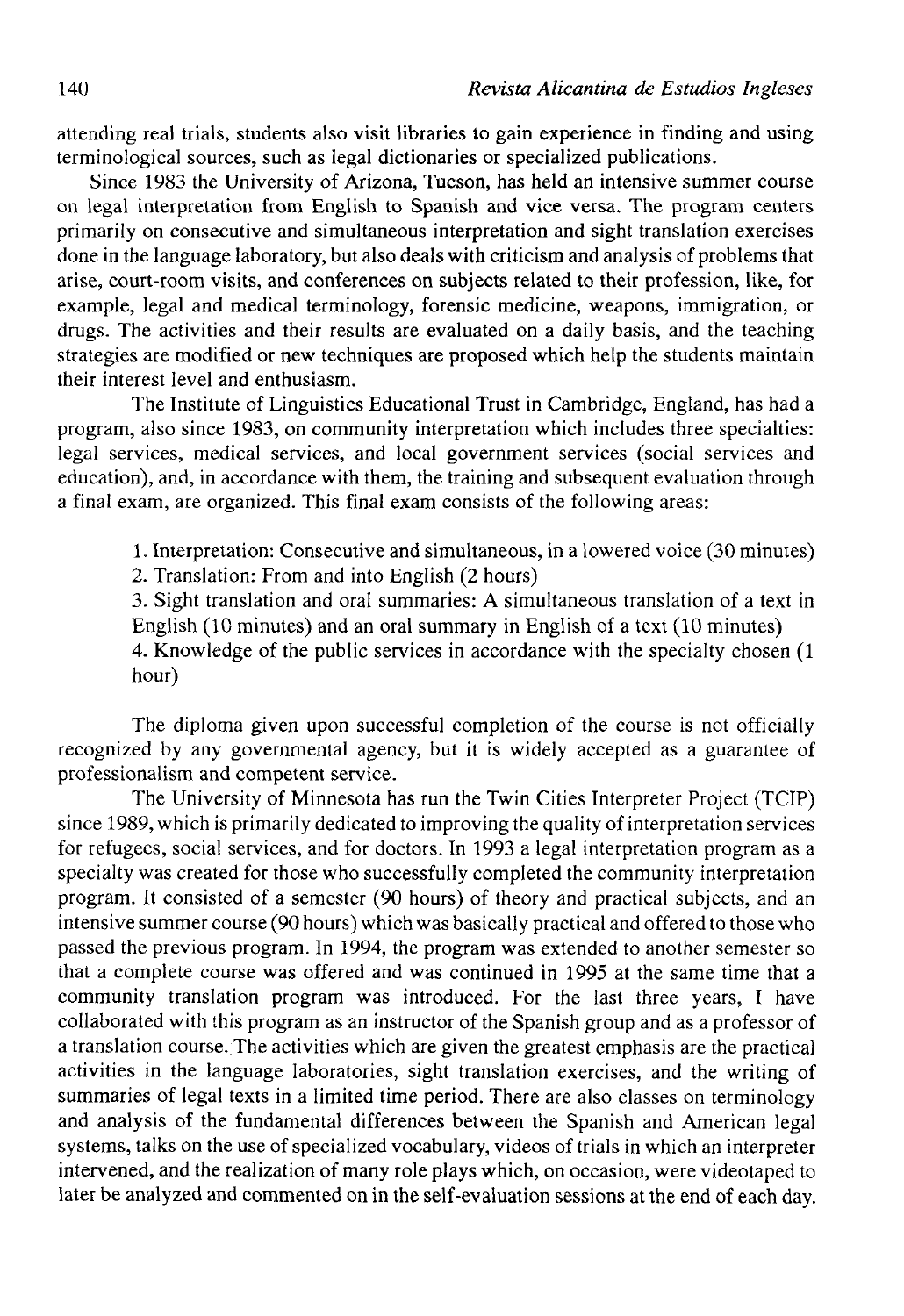In these kinds of simulations, not only were the different qualities and different types of interpretation the students needed to use focused on, but so were their reactions, movements and tone of voice, and the resources they used when faced with a difficult situation. In other words, their physical presence was also part of the focus. I have to say that the use of videos in which the students took part was one of the most enriching activities and which received the most support as a means of constant self-criticism and learning that could be put into practice in following sessions.

A different case is that of William Patterson College in Wayne, New Jersey, which has had an undergraduate program in legal translation since 1988 as part of the preparation for gradúate studies in legal interpretation and translation or to take the Federal Interpreter Test, a test which, in 1989, was passed by only 6% of the participants (Tayler 31), due in part to the lack of preparation on the part of the participants and to the lack of centers for such preparation, as is the case in Spain. I could mention many more cases and offer a more detailed study of these programs to show that the majority of them have an influence on the practical aspect of those qualities that, as I mentioned before, are essential to achieve guaranteed competence and effectiveness. But I will limit myself to saying that in the last few years, many courses of this type have been created in the United States due to the large number of immigrants from all over the world and to the legal, cultural, and communication problems that inevitably arise. I am talking about a new profession.

Spain does not have either experience with or a tradition in training community interpreters, but, as a way of summarizing, and keeping in mind all that has been said up to this point, as well as the socio-political situation that the Spaniards are currently living in, the growing interest in translation and interpretation at the academic level, the recent law for legal interpreters, added to an evident lack of preparation and the inadequacy of the testing methods when compared to real-life situations, I am led to believe that the time has come to develop the necessary mechanisms to train specialized interpreters. There have been pioneering efforts (such as the program offered at the University of Alicante), but they are insufficient. More financial support is needed, as well as institutions to offer such courses, a variety of programs with different levels, duration, and specialization with adequate content and special attention given to the practice of fundamental skills, together with sufficient technical resources to be able to carry them out (for example: language laboratories, video equipment, visits to court houses, and the possibility of working outside the classroom). I trust that this paper serves to cali attention to the situation.

## Works cited

- Atkinson, J.M. and P. Drew. *Order in court: The organization of verbal behaviour in judicial settings.* London: Macmillan, 1979.
- Berk-Seligson, S. "The Intersection of Testimony Styles in Interpreted Judicial Proceeding: Pragmatic Alterations in Spanish Testimony." *Linguistics* 25 (1987): 1087-1125.
- Danet, B. and B. Bogoch. "Fixed fight or free-for-all?. An empirical study of combativeness in the adversary system of justice." *British Journal ofLaw and Society* 7 (1980): 36-60.